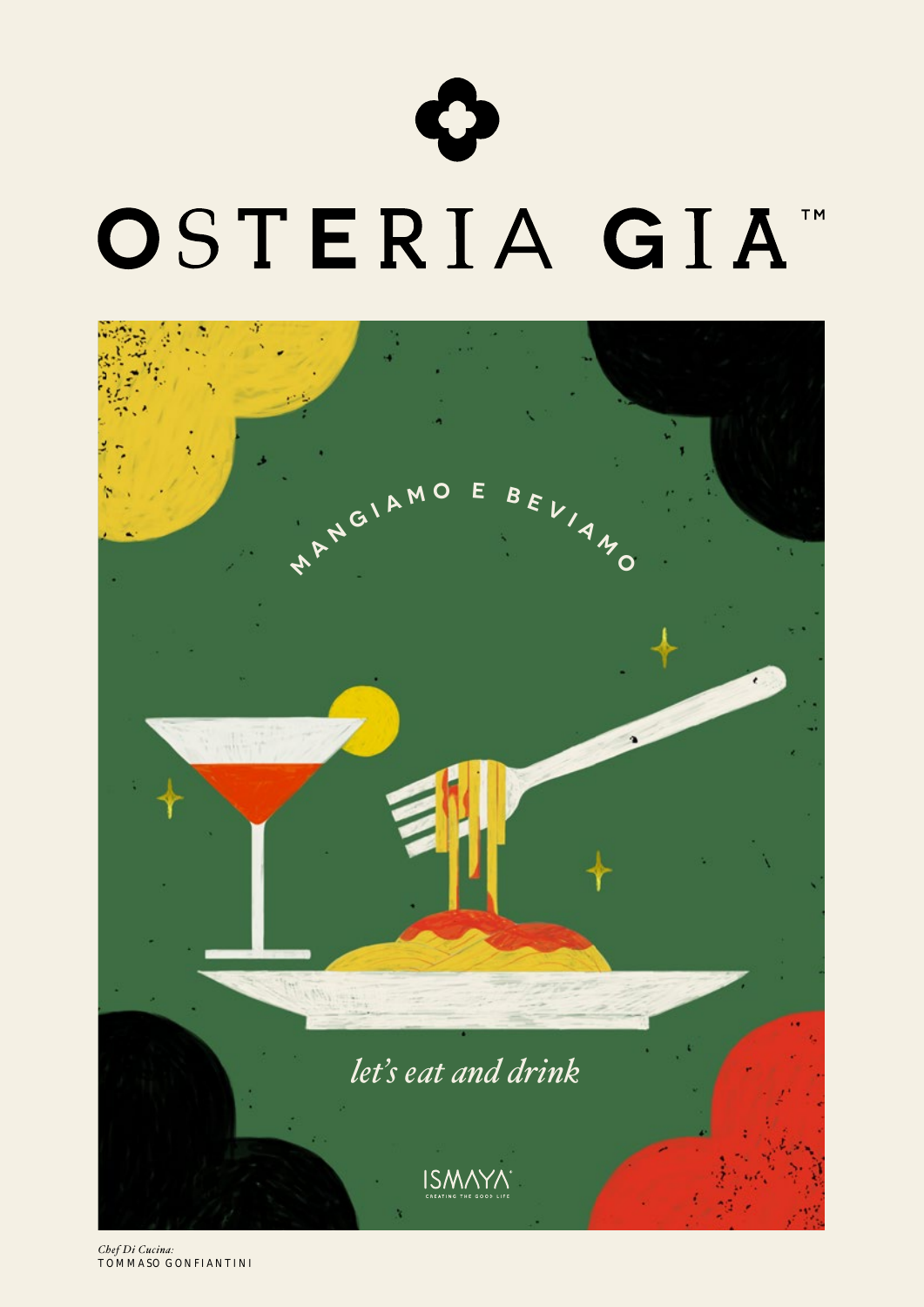# OSTERIA GIA"

## **ANTIPASTI** / *appetizers*

| Crispy Calamari<br>with black-ink aioli                                            | 125 | Guazzetto Prawn & Calamari<br>with white wine, sage & garlic bread                         | 145     |
|------------------------------------------------------------------------------------|-----|--------------------------------------------------------------------------------------------|---------|
| <b>Mamma's Meatballs</b><br>with tomato pizzaiola sauce, mozzarella & garlic bread | 120 | Prosciutto & Pain au Tomat<br>choice of (San Daniele or Patanegra)                         | 155/220 |
| Angus Carpaccio<br>with truffle, mushrooms & parmigiano cheese                     | 175 | <b>Suppli Rice Croquette</b><br>with wagyu bolognese, parmigiano, grain mustard mayo       | 115     |
| Parmigiana Eggplant<br>with mozzarella, parmigiano crème, tomato sauce & basil     | 110 | Truffle Brie Bruschetta<br>with greens, raisin, caramelized figs & onion balsamic dressing | 165     |
| <b>Crispy Portobello</b><br>with truffle aioli                                     | 85  | Cornflakes Gamberi<br>deep-fried prawn coated in crunchy flakes with aioli                 | 170.    |

| <b>INSALATE E ZUPPA</b> / salads $\phi$ soup              |    |                                                                             |     |
|-----------------------------------------------------------|----|-----------------------------------------------------------------------------|-----|
| Porcini Soup                                              | 85 | Caesar 2.0                                                                  | 115 |
| with portobello, champignon mushrooms<br>& aromatic herbs |    | chicken cotoletta, baby lettuce, parmigiano, avocado &<br>beef / pork bacon |     |
| Pomodoro Soup                                             | 85 | Caprese                                                                     | 155 |
| with roasted tomato, ricotta, and fresh basil             |    | burrata & heirloom tomatoes, with basil pesto &<br>extra virgin olive oil   |     |

**PASTA**

| <b>FASIA</b>                                                                                                        |     |  |
|---------------------------------------------------------------------------------------------------------------------|-----|--|
| Spaghetti del Pescatore aglio olio squid ink, prawns, salmon, calamari & blue mussel                                | 190 |  |
| Crab Ravioli with creamy vodka sauce and thyme oil                                                                  | 160 |  |
| Spaghetti Aglio Olio with prawn, white wine & spicy mollica crumbs                                                  | 160 |  |
| Linguine Vongole lemon & parsley                                                                                    | 135 |  |
| Cavatelli escargot, porcini mushroom & burrata cheese                                                               | 155 |  |
| Pistachio Tortelli loaded with tomato & parmigiano in pistachio pesto sauce                                         | 165 |  |
| Ricotta & Spinach Agnolotti with spicy tomato arrabbiata sauce                                                      | 125 |  |
| Rigatoni Norma with eggplant, basil, ricotta & tomato sauce                                                         | 115 |  |
| Spaghettoni Cacio e Pepe signature classic Italian pasta with parmigiano, pecorino romano, black peppercorn, butter | 135 |  |
| Spaghettoni al Burro e Pepe with black truffle                                                                      | 190 |  |
| Lasagna alla Bolognese rich meat ragout, parmigiano fondue, beef jus                                                | 165 |  |
| Pappardelle Beef Cheeks wagyu cheeks slow-braised in Italian barolo red wine with pappardelle pasta                 | 195 |  |
| Spaghettoni Pomodoro with mamma's meatball                                                                          | 165 |  |
| Fettuccine Paglia e Fieno with US prime short ribs ragout                                                           | 155 |  |
| Spaghetti Carbonara with crispy pork belly                                                                          | 170 |  |
|                                                                                                                     |     |  |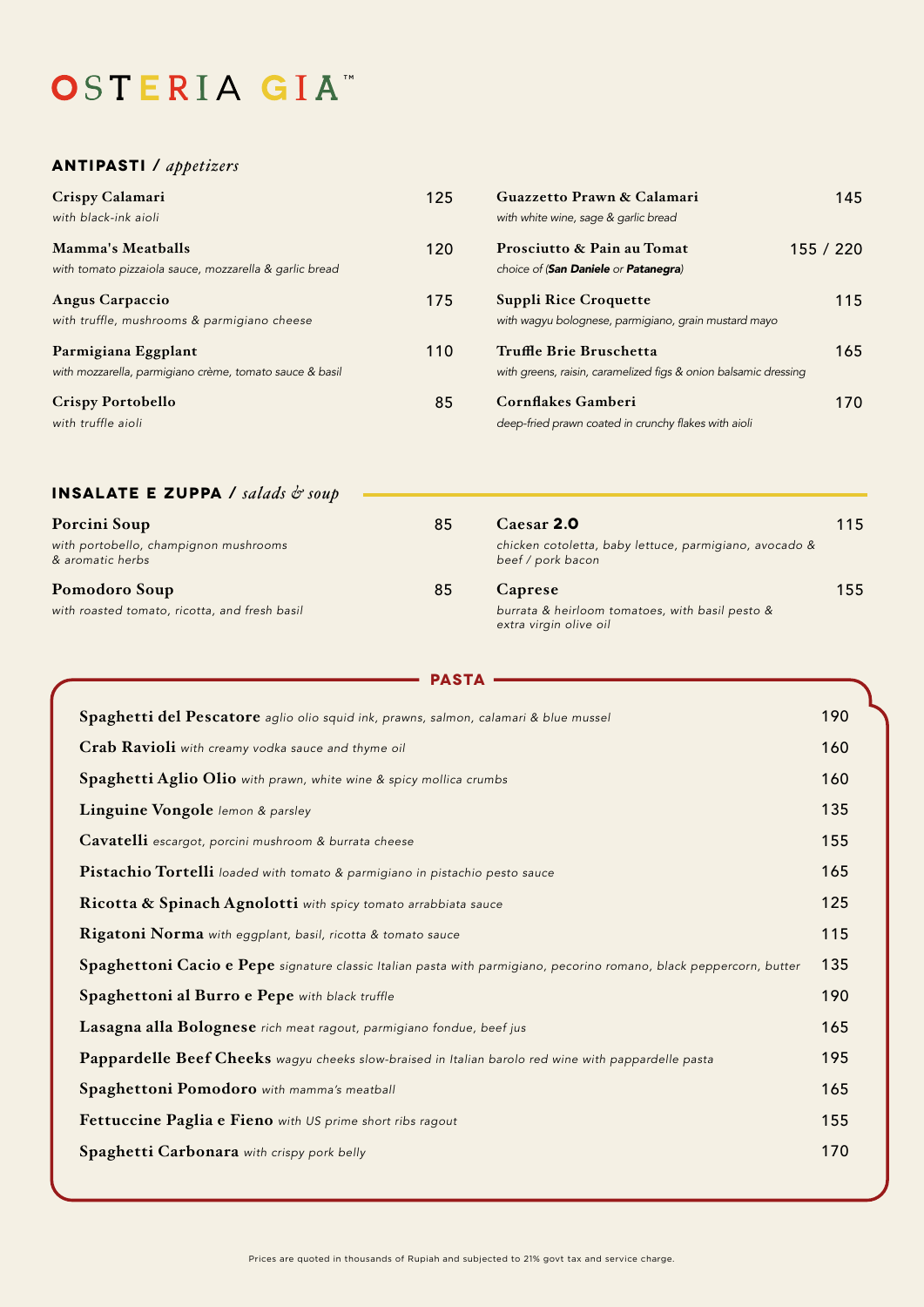

#### **PIZZA**

| Margherita mozzarella, tomato sauce, basil                                                                    | 95  |
|---------------------------------------------------------------------------------------------------------------|-----|
| Quattro Formaggi black truffle mushrooms sauce, eggs, mozzarella, gorgonzola, parmigiano, pecorino            | 165 |
| <b>Carnivora</b> meatballs, beef pepperoni, chicken, pork belly, tomato sauce, mozzarella, red peppers        | 185 |
| Dynamite spicy pork salami, n'duja pork sausage, mozzarella, caramelized red onion, tomato sauce, green chili | 165 |
| Marinara burrata cheese, basil, tomato sauce, garlic, chili                                                   | 125 |
| <b>Bianca</b> mozzarella, fresh tomatoes, basil, oregano, olives and Italian gran biscotto cooked ham         | 155 |
| San Daniele parma ham, stracciatella, tomato sauce, arugula                                                   | 195 |
| Pepperoni tomato sauce, mozzarella, beef pepperoni and mushroom                                               | 160 |
| Capricciosa pork ham, black olives, mozzarella, artichoke, champignon, tomato sauce                           | 175 |
| Frutti di Mare tomato sauce, mozzarella, olives, salmon and squid                                             | 175 |
|                                                                                                               |     |

### **Secondi** / *mains*

| <b>Alfonsino Red Snapper</b>                                                                          | 240            |
|-------------------------------------------------------------------------------------------------------|----------------|
| ala plancha with butter milk and salsa verde                                                          |                |
| Salmon Filetto                                                                                        | 175            |
| saffron infused beurre blanc, mint zucchini,<br>green peas hummus, lemon zest, extra virgin olive oil |                |
| Truffle Butter Chicken Arrosto                                                                        | 185            |
| chicken thigh roasted in truffle butter with porcini &<br>chanterelle mushroom                        |                |
| Cotoletta Torinese                                                                                    | 185            |
| breaded chicken filled with turkey ham &<br>fontina cheese with creamy truffle angel hair             |                |
| Sirloin Bistecca                                                                                      | 420            |
| 300gr stockyard grass feed with<br>bone-marrow butter & caramelized onion                             |                |
| Wagyu Tomahawk MB5                                                                                    | 250 / 100 $gr$ |

*wagyu carrera, roast potatoes, caramelized onions*



*The appetite comes while you're eating*

## **contorni** / *side dish*

| <b>Roasted Baby Potatoes</b>                                       | 45 |
|--------------------------------------------------------------------|----|
| with oregano & breadcrumbs                                         |    |
| <b>Heirloom Tomato Salad</b>                                       | 55 |
| with avocado & extra virgin olive oil                              |    |
| Parmigiano Polenta Fries                                           | 75 |
| with rosemary & thyme                                              |    |
| Cacio e Pepe Mashed Potatoes                                       | 75 |
| with pecorino & black pepper                                       |    |
| <b>Grilled Veggies</b>                                             | 55 |
| zucchini, eggplant, spicy breadcrumbs                              |    |
| Green Salad                                                        | 45 |
| with lemon & mustard dressing                                      |    |
| DOLCI / dessert                                                    |    |
| <b>Pane E Nutella</b>                                              | 90 |
| mini calzone loaded with peanut butter & mascarpone                |    |
| Vanilla Panna Cotta                                                | 85 |
| with butter cookies, caramel sauce, nutella soil &<br>cherry puree |    |
| Fondente di Cioccolato                                             | 85 |
|                                                                    |    |

*valrhona dark chocolate fondant & crème anglaise with hazelnut praline*

| Classic Tiramisú           | 95 |
|----------------------------|----|
| Fior di Latte with Amarena | 90 |

*milk gelato served with Italian infused cherry*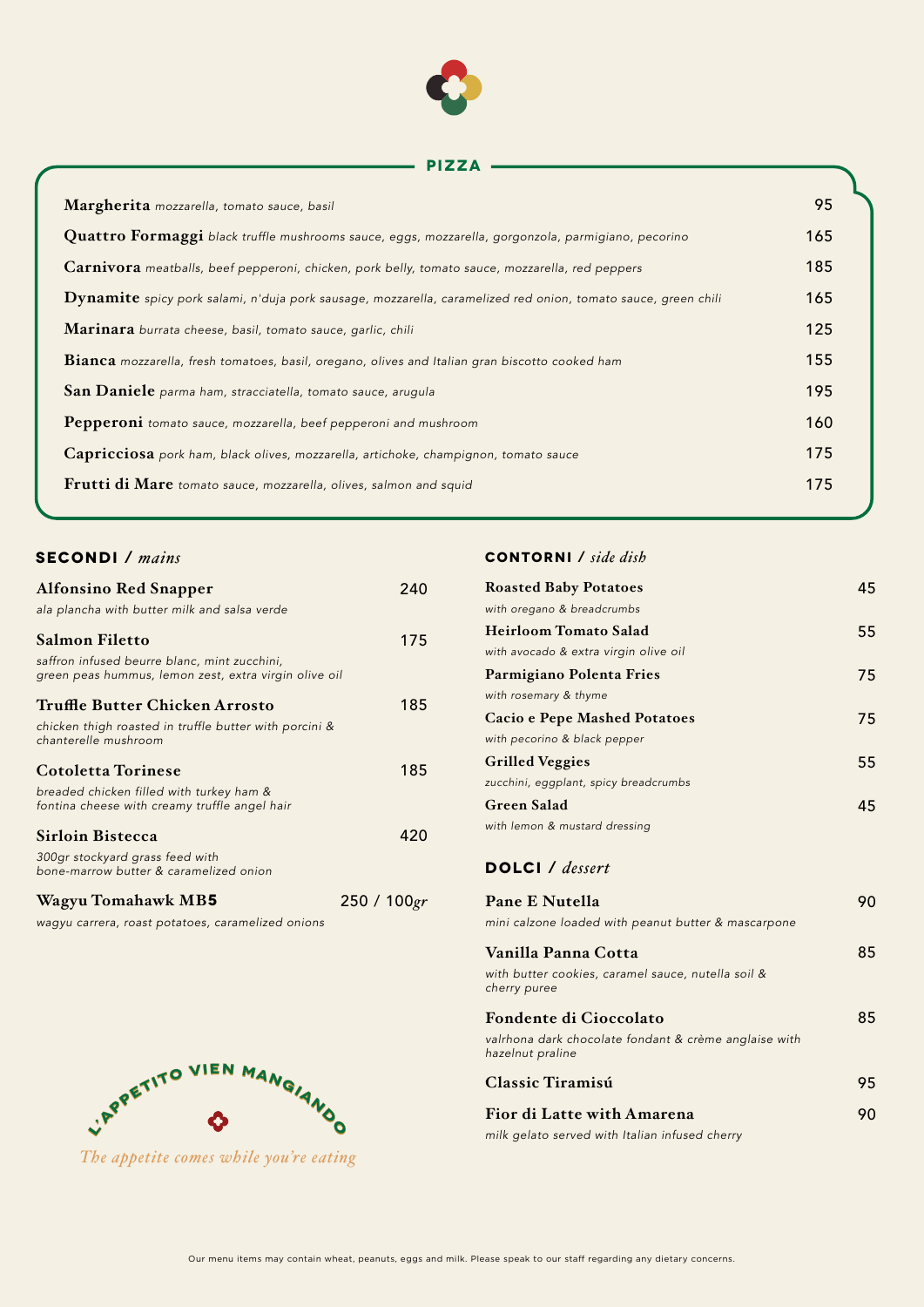

# **SIGNATURE COCKTAILS**

| Spritz                               | 125 | Sgroppino                                                             | 125 |
|--------------------------------------|-----|-----------------------------------------------------------------------|-----|
| Aperol, Prosecco, Soda               |     | blood orange sorbet, aperol, prosecco                                 |     |
| Negroni                              | 125 | Ferrari                                                               | 125 |
| Gin, Rosso Vermouth, Campari         |     | fernet, campari, antica formula, cacao distillate, strawberry cordial |     |
| <b>Bellini</b>                       | 125 | Shakerato                                                             | 125 |
| Peach & Prosecco                     |     | freshly brewed espresso shaken with amaro or liqueur of               |     |
| Garibaldi                            | 125 | your choice                                                           |     |
| Luxardo Bitter & Fluffy Orange Juice |     | Averna   Cynar   Campari   Disaronno   Fernet   Sambuca               | 125 |

### **APERITIVO**

| Punt e Mes           | 100 | Averna Amaro            | 95  |
|----------------------|-----|-------------------------|-----|
| 1757 Cinzano Rosso   | 100 | Nardini Amaro           | 125 |
| <b>Fernet Branca</b> | 100 | <b>Montenegro Amaro</b> | 100 |
| <b>Branca Menta</b>  | 95  | Cynar                   | 120 |
| Antiga Formula       | 115 | Limoncello              | 115 |

# **CLASSIC COCKTAILS** */ available upon request*

#### **OTHERS**

| <b>BEER</b>                             |         |
|-----------------------------------------|---------|
| Bintang                                 | 50      |
| Konig Ludwig Weissbier                  | 135     |
| Heineken                                | 65      |
| <b>MINERAL WATER</b>                    |         |
| Acqua Panna 750ml                       | 95      |
| San Pellegrino 250ml / 750ml            | 45 / 95 |
| <b>Aqua Reflections</b> 750ml           | 75      |
| <b>Aqua Reflections Sparkling 750ml</b> | 75      |
|                                         |         |

#### **SOFT DRINKS**

| Coca Cola, Diet Coke, Sprite, | 35 |
|-------------------------------|----|
| Green Tea Pokka, Ginger Ale,  |    |
| Soda Water, Tonic Water       |    |

## **MOCKTAILS**

| Vergine Spritz    | 55 |
|-------------------|----|
| Vergine Garibaldi | 55 |

#### **Coffee & tea**

**COFFEE**

| Espresso single / double              | 35/45 |
|---------------------------------------|-------|
| <b>Bianco</b> single / double         | 40/45 |
| Piccolo                               | 40    |
| Long Black                            | 45    |
| Cappuccino                            | 45    |
| Café Latte                            | 45    |
| <b>Bicerin Coffee</b>                 | 55    |
| Cioccolato                            | 55    |
|                                       |       |
| <b>TEAS</b>                           |       |
| <b>TWG</b>                            | 40    |
| chamomile, sencha, english breakfast, |       |
| moroccan mint, eternal summer         |       |
| <b>Iced</b> Tea                       | 35    |
| Ice Lemon Tea                         | 35    |
| Lychee Iced Tea                       | 45    |